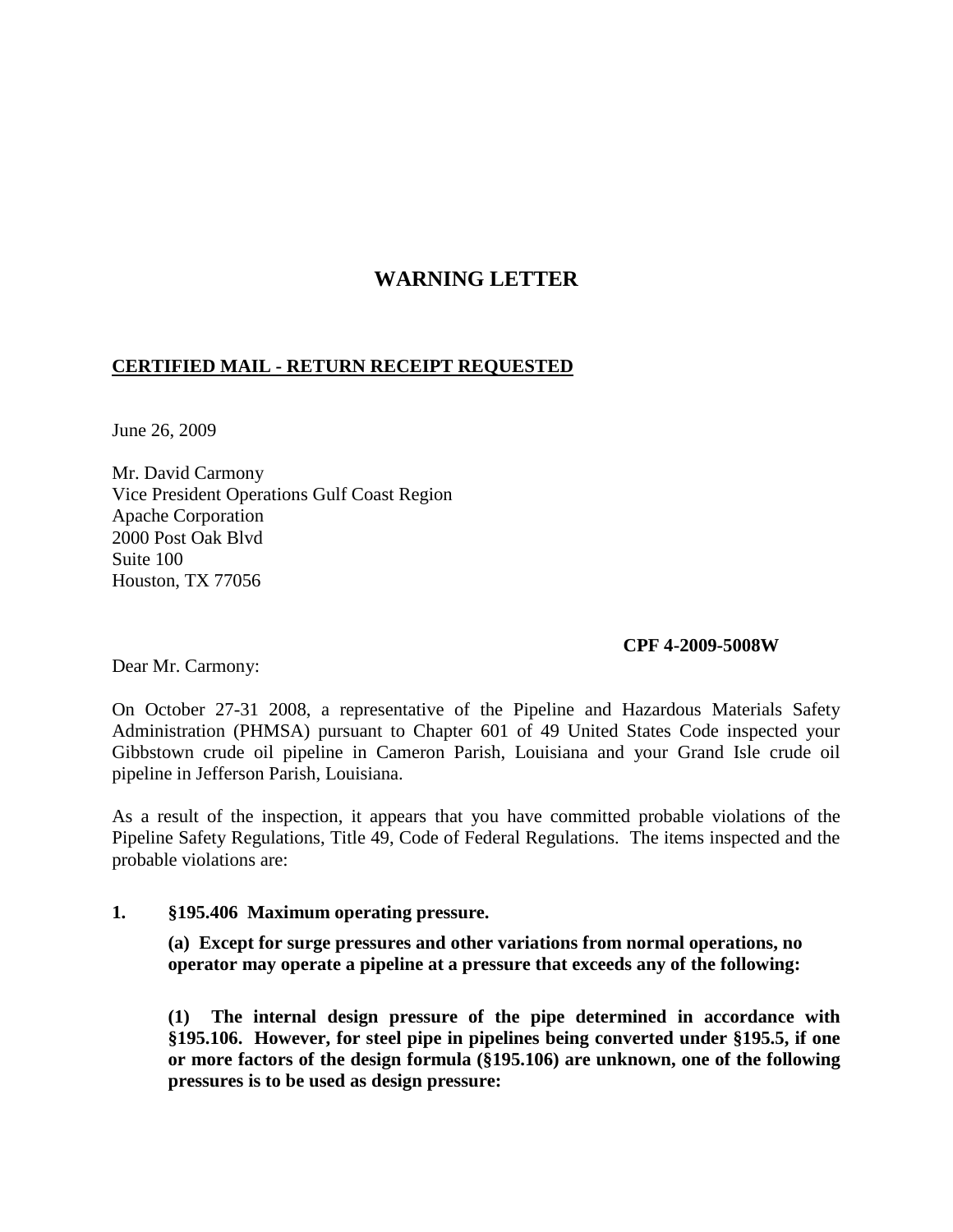**(i) Eighty percent of the first test pressure that produces yield under section N5.0 of Appendix N of ASME B31.8, reduced by the appropriate factors in §§195.106(a) and (e); or**

**(ii) If the pipe is 323.8 mm (12¾ in) or less outside diameter and is not tested to yield under this paragraph, 1379 kPa (200 psig).**

**(2) The design pressure of any other component of the pipeline.**

**(3) Eighty percent of the test pressure for any part of the pipeline which has been pressure tested under Subpart E of this part.**

**(4) Eighty percent of the factory test pressure or of the prototype test pressure for any individually installed component which is excepted from testing under §195.305.**

**(5) For pipelines under §§195.302(b)(1) and (b)(2)(i), that have not been pressure tested under Subpart E of this part, 80 percent of the test pressure or highest operating pressure to which the pipeline was subjected for 4 or more continuous hours that can be demonstrated by recording charts or logs made at the time the test or operations were conducted.**

**(b) No operator may permit the pressure in a pipeline during surges or other variations from normal operations to exceed 110 percent of the operating pressure limit established under paragraph (a) of this section. Each operator must provide adequate controls and protective equipment to control the pressure within this limit.**

There were no records provided, at the time of the inspection, to substantiate MOP determination. Apache had acquired this pipeline from BP in 2006 and apparently MOP was only provided verbally with no test or other documentation. Apache has since performed a hydro test on February 14, 2009, and established MOP accordingly.

#### **2. §195.567 Which pipelines must have test leads and what must I do to install and maintain the leads?**

**(a) General. Except for offshore pipelines, each buried or submerged pipeline or segment of pipeline under cathodic protection required by this subpart must have electrical test leads for external corrosion control. However, this requirement does not apply until December 27, 2004, to pipelines or pipeline segments on which test leads were not required by regulations in effect before January 28, 2002.**

**(b) Installation. You must install test leads as follows:**

**(1) Locate the leads at intervals frequent enough to obtain electrical measurements indicating the adequacy of cathodic protection.**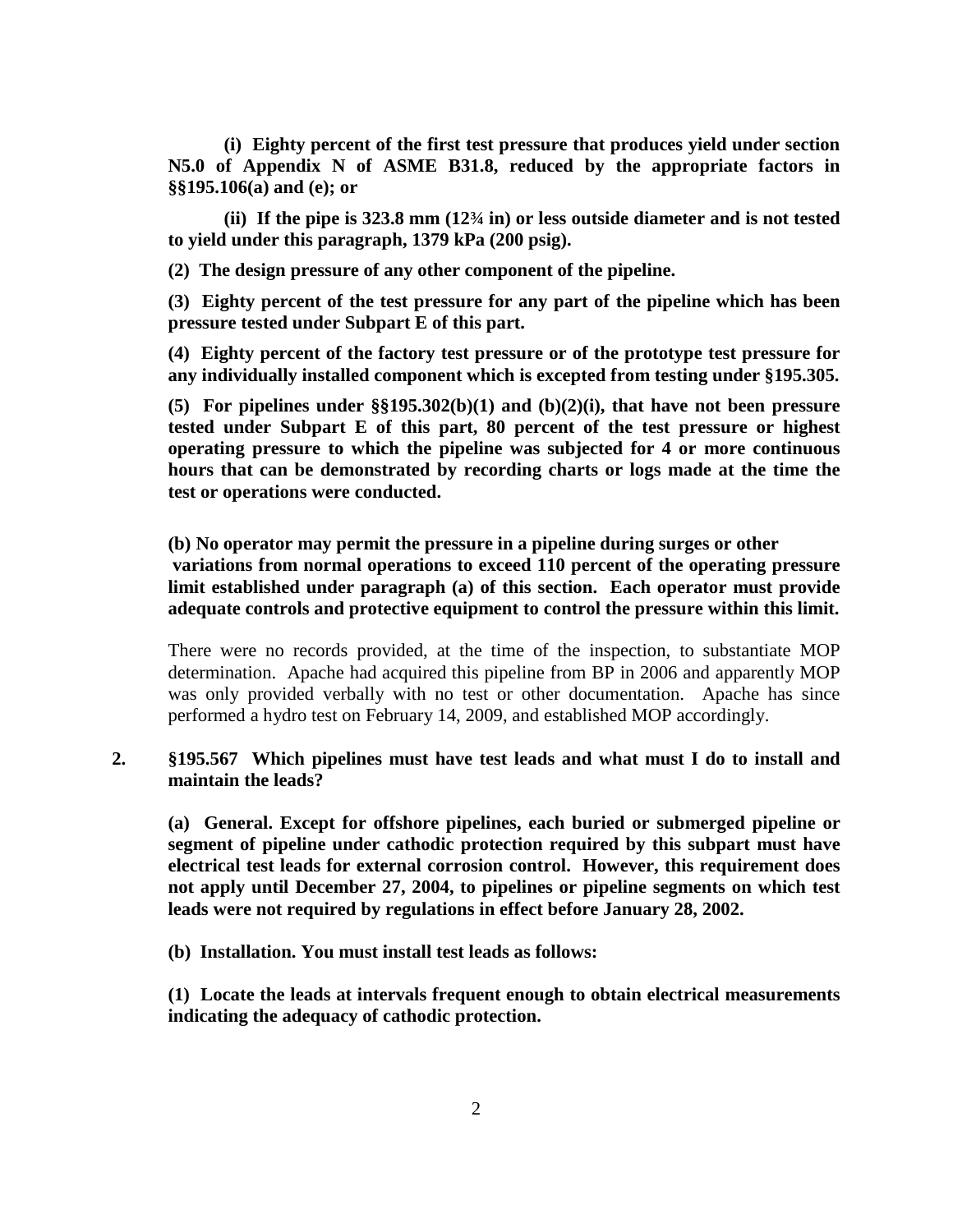**(2) Provide enough looping or slack so backfilling will not unduly stress or break the lead and the lead will otherwise remain mechanically secure and electrically conductive.**

**(3) Prevent lead attachments from causing stress concentrations on pipe.**

**(4) For leads installed in conduits, suitably insulate the lead from the conduit.**

**(5) At the connection to the pipeline, coat each bared test lead wire and bared metallic area with an electrical insulating material compatible with the pipe coating and the insulation on the wire.**

**(c) Maintenance. You must maintain the test lead wires in a condition that enables you to obtain electrical measurements to determine whether cathodic protection complies with Sec. 195.571.**

At the time of the inspection, it was observed that there was no test lead attached to the pipe at LA Rd 1143 (Dorcelie Rd) cased crossing. There was a casing vent which had a casing to soil potential of -1.162 volt at the time of the inspection, indicating a probable short.

A casing potential of -0.676 volt was documented on the Apache 2008 annual survey which also had no indication of pipe to soil potential at that location.

#### **3. §195.573 What must I do to monitor external corrosion control?**

**(a) Protected pipelines. You must do the following to determine whether cathodic protection required by this subpart complies with Sec. 195.571:**

**(1) Conduct tests on the protected pipeline at least once each calendar year, but with intervals not exceeding 15 months. However, if tests at those intervals are impractical for separately protected short sections of bare or ineffectively coated pipelines, testing may be done at least once every 3 calendar years, but with intervals not exceeding 39 months**.

During the inspection a visit was made to the pipeline crossing at Louisiana Hwy 82. There is a casing vent and cathodic protection test station at that location, however there is no record of a reading being taken by Apache. The 2008 annual survey had no record of cathodic protection readings at this test station location.

#### **4. § 195.573 What must I do to monitor external corrosion control?**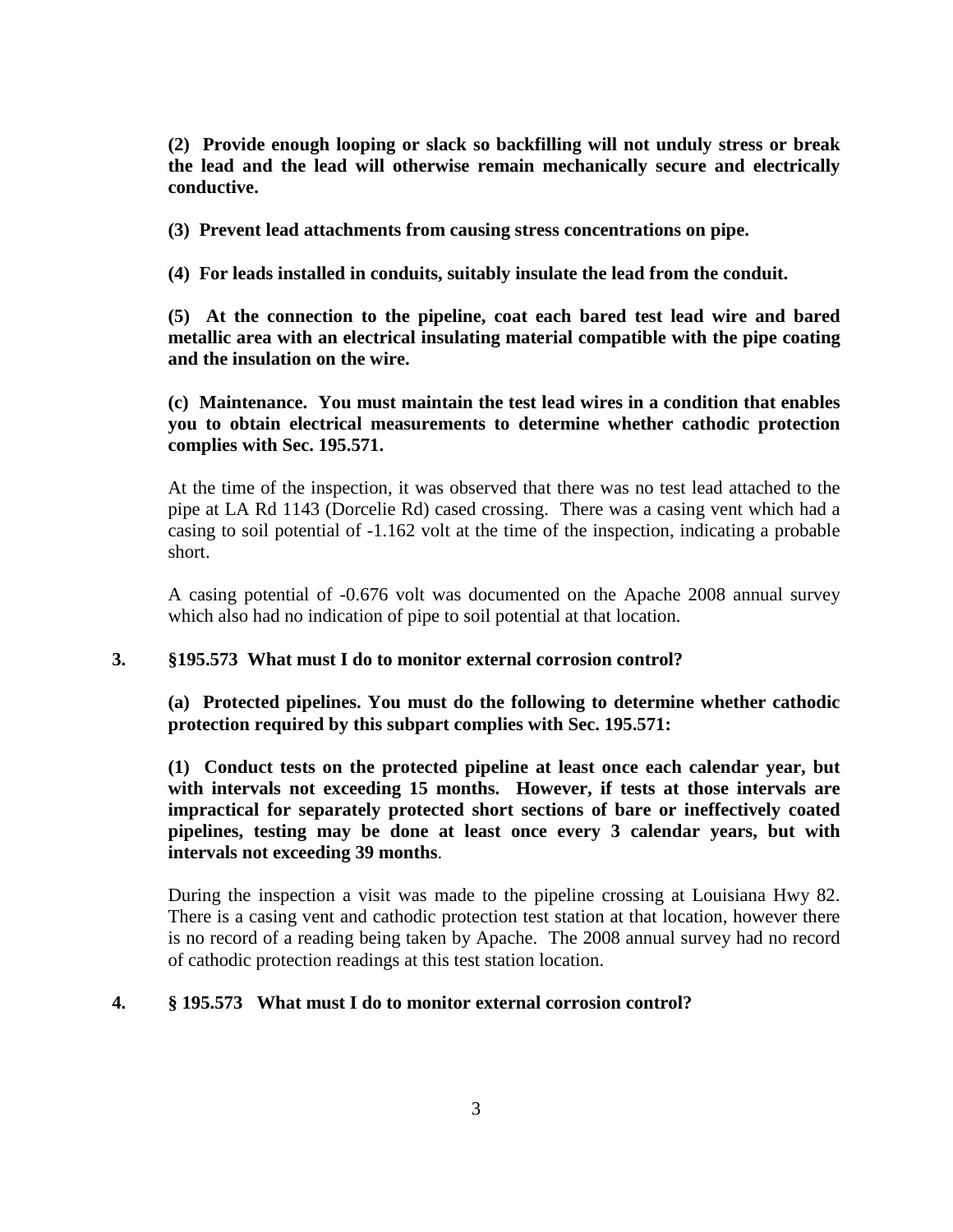**(d) Breakout tanks. You must inspect each cathodic protection system used to control corrosion on the bottom of an aboveground breakout tank to ensure that operation and** 

**maintenance of the system are in accordance with API Recommended Practice 651. However, this inspection is not required if you note in the corrosion control procedures established under Sec. 195.402(c)(3) why compliance with all or certain operation and maintenance provisions of API Recommended Practice 651 is not necessary for the safety of the tank.**

There was no documentation available at the inspection to demonstrate that tank bottom cathodic protection readings were being taken on Tank 4. There were no tank cathodic protection readings on the 2008 annual survey documentation provided at the inspection.

### **5. §195.589 What corrosion control information do I have to maintain?**

**a) You must maintain current records or maps to show the location of--**

- **(1) Cathodically protected pipelines;**
- **(2) Cathodic protection facilities, including galvanic anodes, installed after January 28, 2002; and**
- **(3) Neighboring structures bonded to cathodic protection systems.**

**(b) Records or maps showing a stated number of anodes, installed in a stated manner or spacing, need not show specific distances to each buried anode.**

**(c) You must maintain a record of each analysis, check, demonstration, examination, inspection, investigation, review, survey, and test required by this subpart in sufficient detail to demonstrate the adequacy of corrosion control measures or that corrosion requiring control measures does not exist. You must retain these records for at least 5 years, except that records related to Secs. 195.569, 195.573(a) and (b), and 195.579(b)(3) and (c) must be retained for as long as the pipeline remains in service.**

At the time of the inspection, the inspector was informed by Apache personnel that the rectifier northwest of, and nearest to, Tank #4 was returned to service approximately a week before the inspection. This rectifier was not on the rectifier survey, and had apparently not been in service since before the purchase of the system from BP in 2006. Although Tank #4 cathodic protection readings taken at the inspection ranged from - 0.860 to -1.318 it is not known exactly how long this rectifier had been out of service and how cathodic protection of the breakout tank may have been compromised.

Under 49 United States Code, § 60122, you are subject to a civil penalty not to exceed \$100,000 for each violation for each day the violation persists up to a maximum of \$1,000,000 for any related series of violations. We have reviewed the circumstances and supporting documents